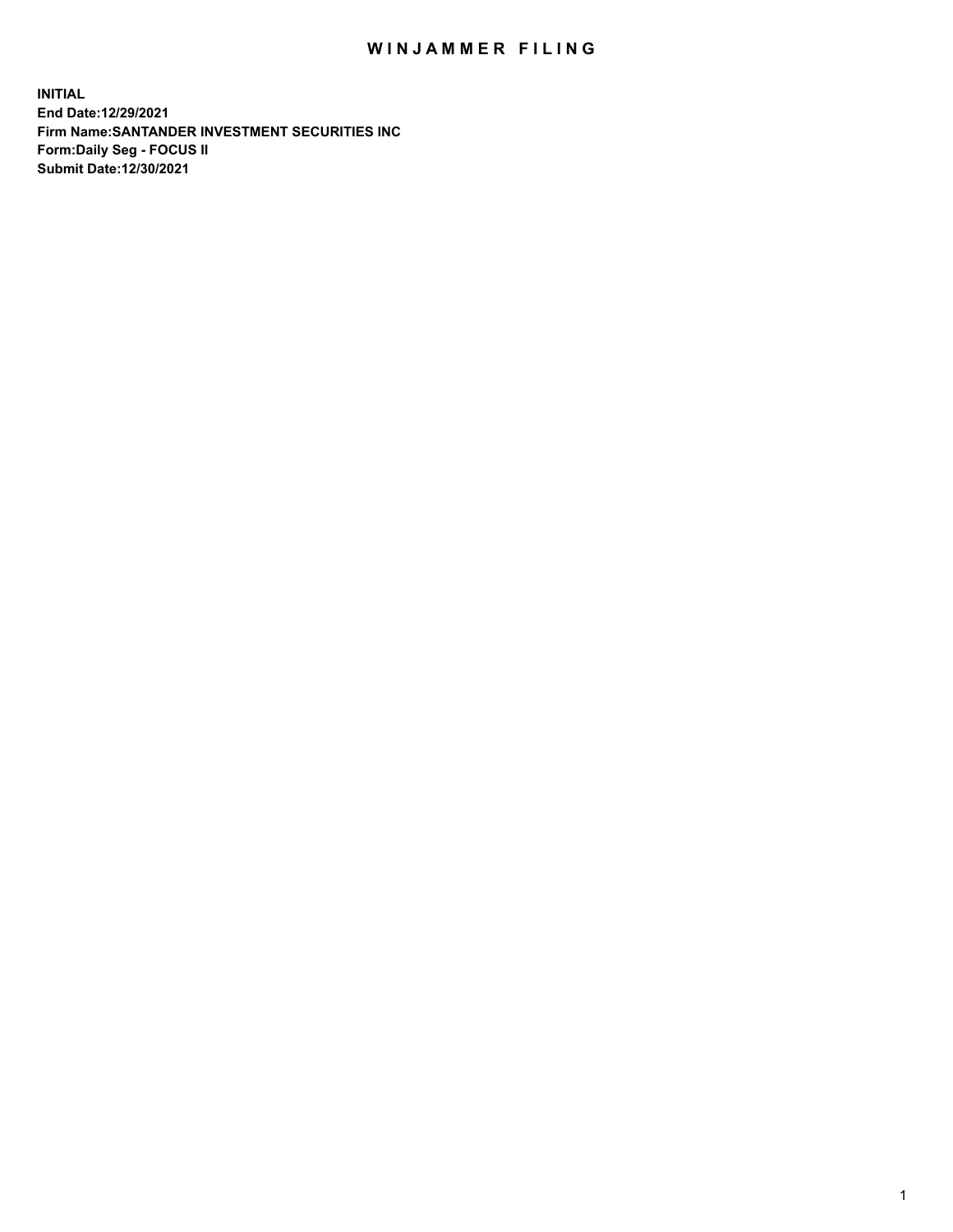**INITIAL End Date:12/29/2021 Firm Name:SANTANDER INVESTMENT SECURITIES INC Form:Daily Seg - FOCUS II Submit Date:12/30/2021 Daily Segregation - Cover Page**

| $\gamma$ ocgi cganon - oo $\gamma$ or i ago                                                                         |                                                      |
|---------------------------------------------------------------------------------------------------------------------|------------------------------------------------------|
| Name of Company                                                                                                     | <b>SANTANDER INVESTMENT</b><br><b>SECURITIES INC</b> |
| <b>Contact Name</b>                                                                                                 | <b>Richard Ro</b>                                    |
| <b>Contact Phone Number</b>                                                                                         | (212) 350-3662                                       |
| <b>Contact Email Address</b>                                                                                        | richard.ro@santander.us                              |
| FCM's Customer Segregated Funds Residual Interest Target (choose one):                                              |                                                      |
| a. Minimum dollar amount: ; or                                                                                      | 70,000,000                                           |
| b. Minimum percentage of customer segregated funds required:%; or                                                   | <u>0</u>                                             |
| c. Dollar amount range between: and; or                                                                             | 0 <sub>0</sub>                                       |
| d. Percentage range of customer segregated funds required between: % and %.                                         | 0 <sub>0</sub>                                       |
| FCM's Customer Secured Amount Funds Residual Interest Target (choose one):                                          |                                                      |
| a. Minimum dollar amount: ; or                                                                                      | $\frac{0}{0}$                                        |
| b. Minimum percentage of customer secured funds required:%; or                                                      |                                                      |
| c. Dollar amount range between: and; or<br>d. Percentage range of customer secured funds required between: % and %. | 0 <sub>0</sub><br>0 <sub>0</sub>                     |
|                                                                                                                     |                                                      |
| FCM's Cleared Swaps Customer Collateral Residual Interest Target (choose one):                                      |                                                      |
| a. Minimum dollar amount: ; or                                                                                      | $\overline{\mathbf{0}}$                              |
| b. Minimum percentage of cleared swaps customer collateral required:%; or                                           | $\overline{\mathbf{0}}$                              |
| c. Dollar amount range between: and; or                                                                             | 00                                                   |
| d. Percentage range of cleared swaps customer collateral required between:% and%.                                   | 00                                                   |

Attach supporting documents CH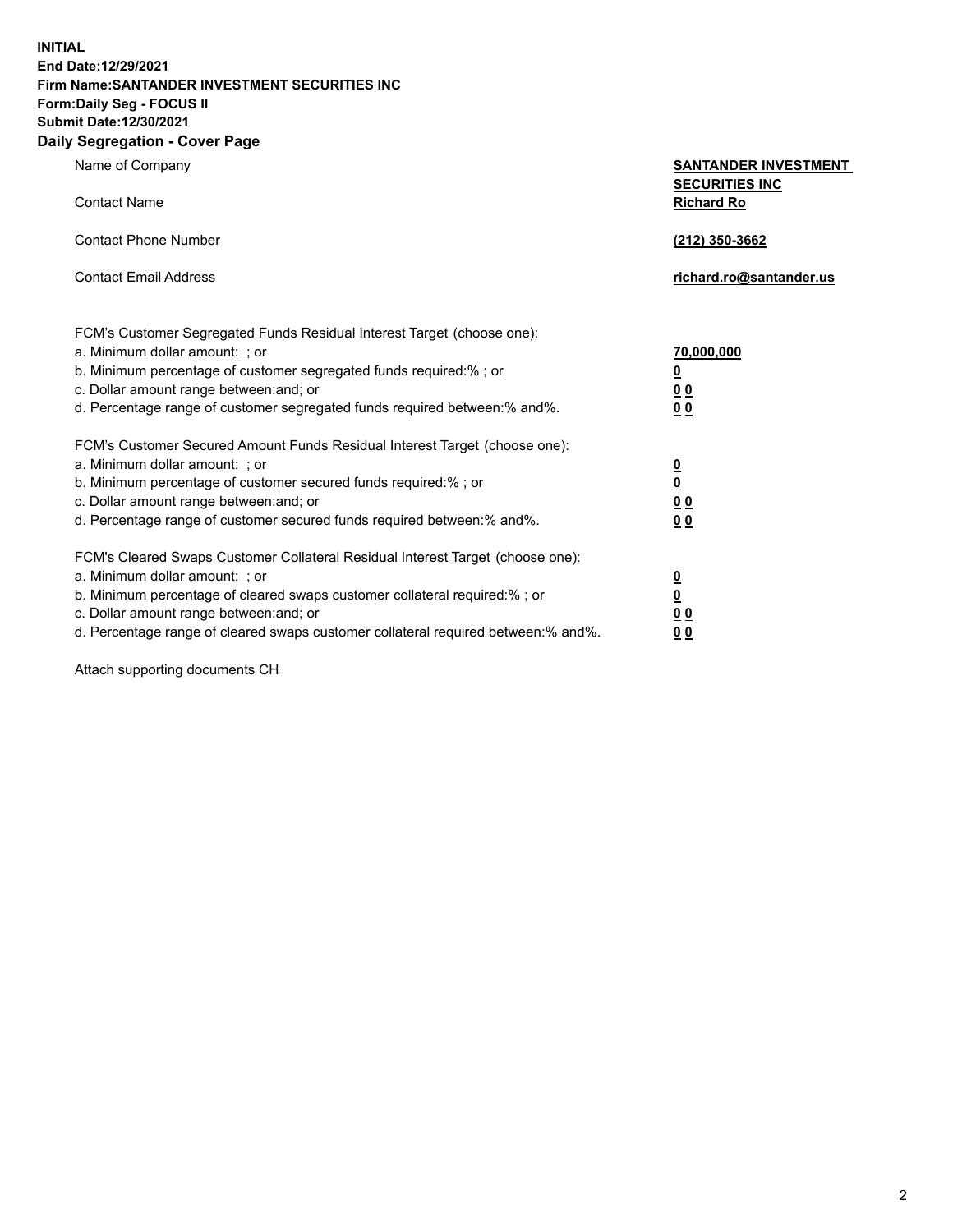## **INITIAL End Date:12/29/2021 Firm Name:SANTANDER INVESTMENT SECURITIES INC Form:Daily Seg - FOCUS II Submit Date:12/30/2021 Daily Segregation - Secured Amounts**

|     | Foreign Futures and Foreign Options Secured Amounts                                         |                   |
|-----|---------------------------------------------------------------------------------------------|-------------------|
|     | Amount required to be set aside pursuant to law, rule or regulation of a foreign            | $0$ [7305]        |
|     | government or a rule of a self-regulatory organization authorized thereunder                |                   |
| 1.  | Net ledger balance - Foreign Futures and Foreign Option Trading - All Customers             |                   |
|     | A. Cash                                                                                     | 0[7315]           |
|     | B. Securities (at market)                                                                   | $0$ [7317]        |
| 2.  | Net unrealized profit (loss) in open futures contracts traded on a foreign board of trade   | $0$ [7325]        |
| 3.  | Exchange traded options                                                                     |                   |
|     | a. Market value of open option contracts purchased on a foreign board of trade              | $0$ [7335]        |
|     | b. Market value of open contracts granted (sold) on a foreign board of trade                | $0$ [7337]        |
| 4.  | Net equity (deficit) (add lines 1. 2. and 3.)                                               | $0$ [7345]        |
| 5.  | Account liquidating to a deficit and account with a debit balances - gross amount           | $0$ [7351]        |
|     | Less: amount offset by customer owned securities                                            | 0 [7352] 0 [7354] |
| 6.  | Amount required to be set aside as the secured amount - Net Liquidating Equity              | $0$ [7355]        |
|     | Method (add lines 4 and 5)                                                                  |                   |
| 7.  | Greater of amount required to be set aside pursuant to foreign jurisdiction (above) or line | $0$ [7360]        |
|     | 6.                                                                                          |                   |
|     | FUNDS DEPOSITED IN SEPARATE REGULATION 30.7 ACCOUNTS                                        |                   |
| 1.  | Cash in banks                                                                               |                   |
|     | A. Banks located in the United States                                                       | $0$ [7500]        |
|     | B. Other banks qualified under Regulation 30.7                                              | 0 [7520] 0 [7530] |
| 2.  | <b>Securities</b>                                                                           |                   |
|     | A. In safekeeping with banks located in the United States                                   | $0$ [7540]        |
|     | B. In safekeeping with other banks qualified under Regulation 30.7                          | 0 [7560] 0 [7570] |
| 3.  | Equities with registered futures commission merchants                                       |                   |
|     | A. Cash                                                                                     | $0$ [7580]        |
|     | <b>B.</b> Securities                                                                        | $0$ [7590]        |
|     | C. Unrealized gain (loss) on open futures contracts                                         | $0$ [7600]        |
|     | D. Value of long option contracts                                                           | $0$ [7610]        |
|     | E. Value of short option contracts                                                          | 0 [7615] 0 [7620] |
| 4.  | Amounts held by clearing organizations of foreign boards of trade                           |                   |
|     | A. Cash                                                                                     | $0$ [7640]        |
|     | <b>B.</b> Securities                                                                        | $0$ [7650]        |
|     | C. Amount due to (from) clearing organization - daily variation                             | $0$ [7660]        |
|     | D. Value of long option contracts                                                           | $0$ [7670]        |
|     | E. Value of short option contracts                                                          | 0 [7675] 0 [7680] |
| 5.  | Amounts held by members of foreign boards of trade                                          |                   |
|     | A. Cash                                                                                     | $0$ [7700]        |
|     | <b>B.</b> Securities                                                                        | $0$ [7710]        |
|     | C. Unrealized gain (loss) on open futures contracts                                         | $0$ [7720]        |
|     | D. Value of long option contracts                                                           | $0$ [7730]        |
|     | E. Value of short option contracts                                                          | 0 [7735] 0 [7740] |
| 6.  | Amounts with other depositories designated by a foreign board of trade                      | $0$ [7760]        |
| 7.  | Segregated funds on hand                                                                    | $0$ [7765]        |
| 8.  | Total funds in separate section 30.7 accounts                                               | $0$ [7770]        |
| 9.  | Excess (deficiency) Set Aside for Secured Amount (subtract line 7 Secured Statement         | $0$ [7380]        |
|     | Page 1 from Line 8)                                                                         |                   |
| 10. | Management Target Amount for Excess funds in separate section 30.7 accounts                 | $0$ [7780]        |
| 11. | Excess (deficiency) funds in separate 30.7 accounts over (under) Management Target          | $0$ [7785]        |
|     |                                                                                             |                   |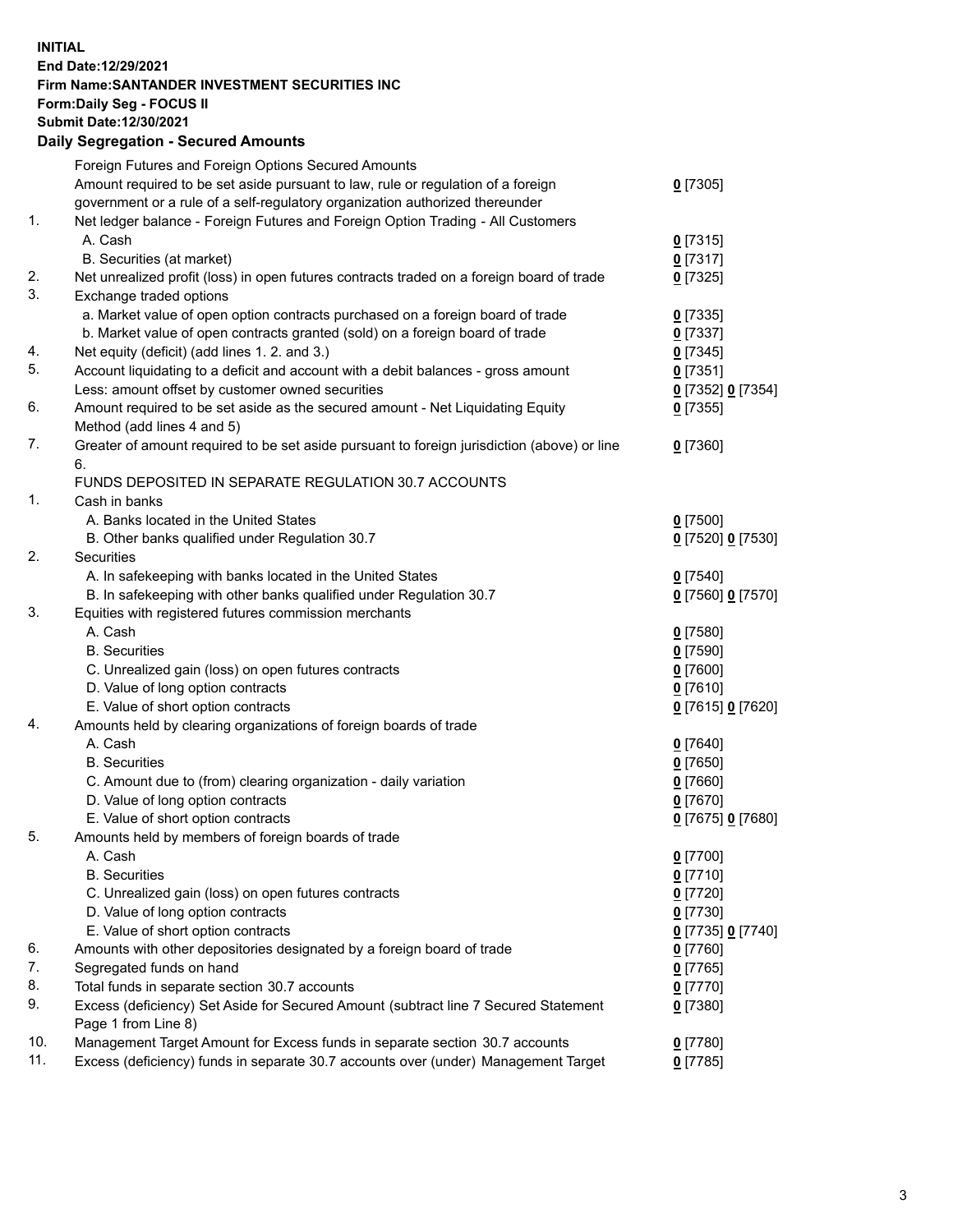| <b>INITIAL</b> |                                                                                            |                                         |
|----------------|--------------------------------------------------------------------------------------------|-----------------------------------------|
|                | End Date:12/29/2021                                                                        |                                         |
|                | Firm Name: SANTANDER INVESTMENT SECURITIES INC                                             |                                         |
|                | Form: Daily Seg - FOCUS II                                                                 |                                         |
|                | Submit Date: 12/30/2021                                                                    |                                         |
|                | Daily Segregation - Segregation Statement                                                  |                                         |
|                | SEGREGATION REQUIREMENTS(Section 4d(2) of the CEAct)                                       |                                         |
| 1.             |                                                                                            |                                         |
|                | Net ledger balance<br>A. Cash                                                              |                                         |
|                |                                                                                            | 2,007,658,175 [7010]                    |
|                | B. Securities (at market)                                                                  | $0$ [7020]                              |
| 2.             | Net unrealized profit (loss) in open futures contracts traded on a contract market         | 270,086,463 [7030]                      |
| 3.             | Exchange traded options                                                                    |                                         |
|                | A. Add market value of open option contracts purchased on a contract market                | 67,608,521 [7032]                       |
|                | B. Deduct market value of open option contracts granted (sold) on a contract market        | -32,989,786 [7033]                      |
| 4.             | Net equity (deficit) (add lines 1, 2 and 3)                                                | 2,312,363,373 [7040]                    |
| 5.             | Accounts liquidating to a deficit and accounts with                                        |                                         |
|                | debit balances - gross amount                                                              | $0$ [7045]                              |
|                | Less: amount offset by customer securities                                                 | 0 [7047] 0 [7050]                       |
| 6.             | Amount required to be segregated (add lines 4 and 5)                                       | 2,312,363,373 [7060]                    |
|                | <b>FUNDS IN SEGREGATED ACCOUNTS</b>                                                        |                                         |
| 7.             | Deposited in segregated funds bank accounts                                                |                                         |
|                | A. Cash                                                                                    | 286,577,127 [7070]                      |
|                | B. Securities representing investments of customers' funds (at market)                     | $0$ [7080]                              |
|                | C. Securities held for particular customers or option customers in lieu of cash (at        | $0$ [7090]                              |
| 8.             | market)                                                                                    |                                         |
|                | Margins on deposit with derivatives clearing organizations of contract markets<br>A. Cash  |                                         |
|                |                                                                                            | 2,033,693,172 [7100]                    |
|                | B. Securities representing investments of customers' funds (at market)                     | $0$ [7110]                              |
|                | C. Securities held for particular customers or option customers in lieu of cash (at        | $0$ [7120]                              |
| 9.             | market)<br>Net settlement from (to) derivatives clearing organizations of contract markets |                                         |
| 10.            | Exchange traded options                                                                    | 29,661,417 [7130]                       |
|                | A. Value of open long option contracts                                                     |                                         |
|                | B. Value of open short option contracts                                                    | 67,608,521 [7132]<br>-32,989,786 [7133] |
| 11.            | Net equities with other FCMs                                                               |                                         |
|                | A. Net liquidating equity                                                                  | $0$ [7140]                              |
|                | B. Securities representing investments of customers' funds (at market)                     | $0$ [7160]                              |
|                | C. Securities held for particular customers or option customers in lieu of cash (at        | $0$ [7170]                              |
|                | market)                                                                                    |                                         |
| 12.            | Segregated funds on hand                                                                   | $0$ [7150]                              |
| 13.            | Total amount in segregation (add lines 7 through 12)                                       | 2,384,550,451 [7180]                    |
| 14.            | Excess (deficiency) funds in segregation (subtract line 6 from line 13)                    | 72,187,078 [7190]                       |
| 15.            | Management Target Amount for Excess funds in segregation                                   | 70,000,000 [7194]                       |
| 16.            | Excess (deficiency) funds in segregation over (under) Management Target Amount             | 2,187,078 [7198]                        |
|                | <b>Excess</b>                                                                              |                                         |
|                |                                                                                            |                                         |